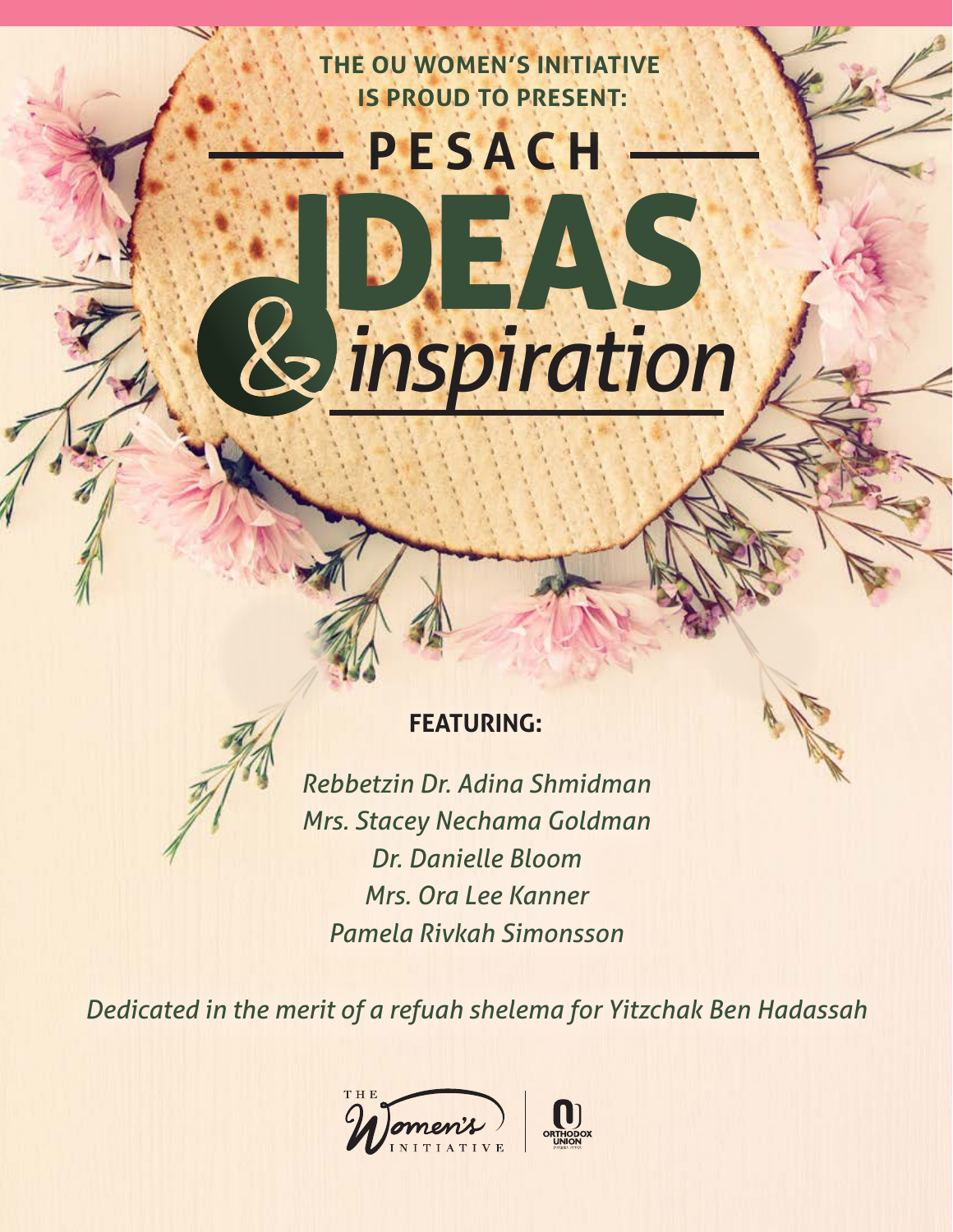

### *A message from REBBETZIN DR. ADINA SHMIDMAN*

There's an ice breaker exercise that people play around the dinner table. The question posed is if you could invite anyone to dinner, who would you invite: A famous rabbi? A mentor? A great figure in history? The Seder is a night of invited guests, **וייכול ייתי דכפין כל**, *all those who are hungry, let them come and eat*. But our Seder is not only limited to the guests around our table.

Think for a moment about the narrative of the Hagaddah. As we move through the evening, our Seder table gets more and more full. We include the four sons - each one viewing his world through a different lens. We invite the rabbis, halachic authorities, we are motivated by inspirational figures from our national history. Each group plays a crucial role in our liberation from the exile of Mitzrayim and our national trajectory as our nationhood is built on both a past and a future. The past is filled with inspirational figures who provide us with intention and direction while our future, our youth, take the mission and message forward.

**Ihe most important guest, Hashem, impacts our present, אֱ לִקִינו מִשָּם** בְּיָד חֲזָקָה וּבְזִרוֹעַ נִטוּיַה, and Hashem our G-d took from there with a mighty hand *and outstretched arm*. Just as Hashem removed us from the oppression of Egypt, He continues to be present in our everyday lives. Victor Frankl, in Man's Search for Meaning writes, "between stimulus and response there is a space. In that space is our power to choose our response. In our response lies our growth and our freedom." It is our task on the Seder night and at all times to find Hashem in this space.

After two years of social distancing, we have the opportunity to invite both physical and spiritual figures to our table and into our lives. Having these guests present can inspire not only our Seder nights but our daily experiences as well.

I hope this compilation of Haggadah thoughts adds to your Seder experience and sense of gratitude for the people in our lives and the messages they offer us. Thank you to our beloved educators and contributors for your thoughts and messages.

We are grateful to have sponsorship of this endeavor as a source of merit for a refua shelema for Yitzchak ben Hadassah. Finally, thank you to the dedicated Women's Initiative department, Eliana Sohn Cohen, Adeena Mayerfeld, Rachel Miller and Pamela Rivkah Simonsson.

!חג כשר ושמח





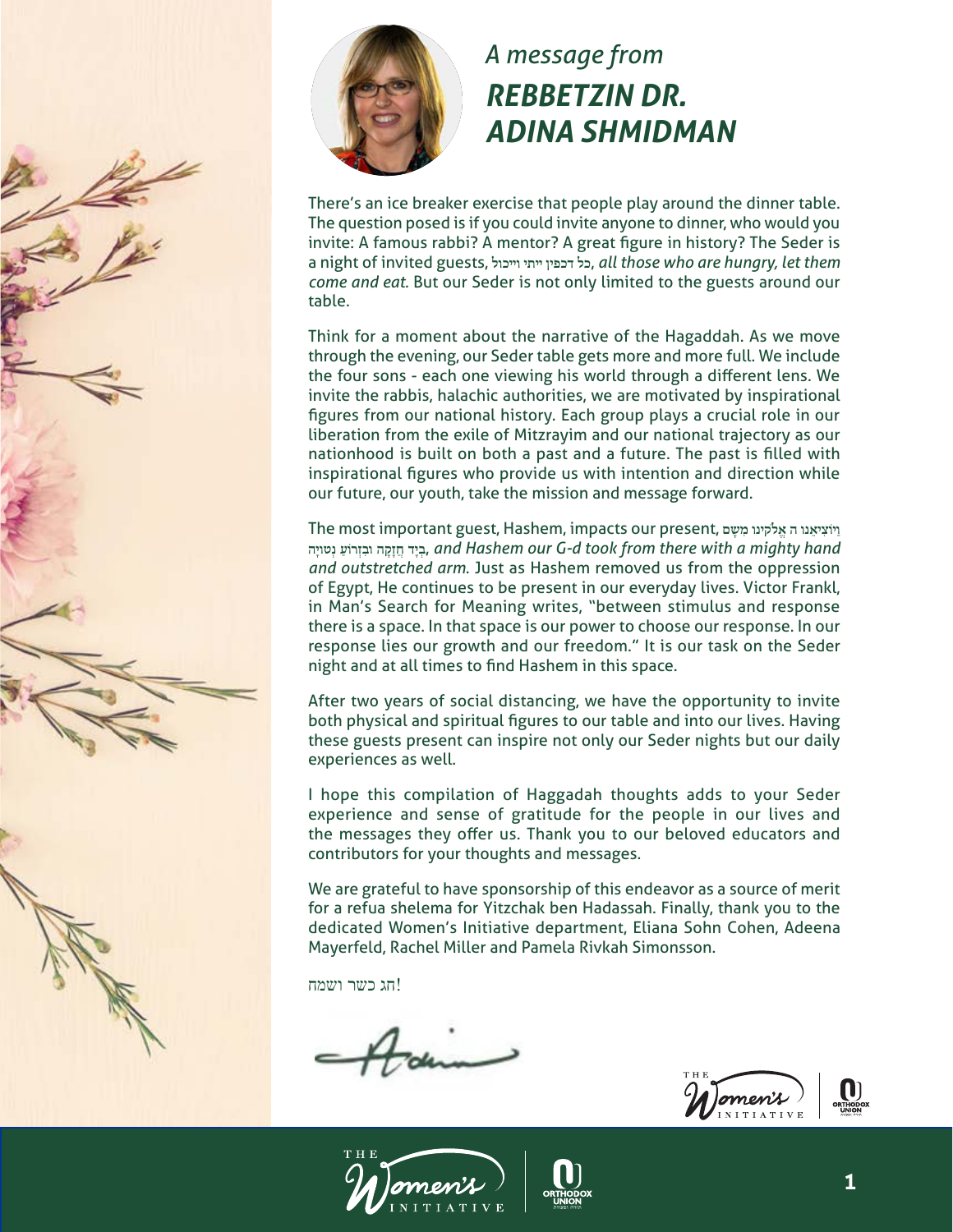

# *Fate and Destiny in the Four Cups Stacey Nechama Goldman*

What do the four cups at the seder represent? One of the most common explanations is that they parallel the four languages of redemption used in the impassioned speech Moshe gives to Bnei Yisrael in the name of Hashem describing how He will bring them out of Egypt. All four words are included in Shemot chapter **6**, verses 6-7: "6 Therefore, say to the children of Israel, 'I am the L-rd, and **I will take you out** from under the burdens of the Egyptians, and **I will save you** from their labor, and **I will redeem you** with an outstretched arm and with great judgments. **7** And **I will take you** to Me as a people, and I will be a G-d to you, and you will know that I am the L-rd your G-d, Who has brought you out from under the burdens of the Egyptians". Unfortunately, Bnei Yisrael are too overworked to listen. Verse 9 tells us that "Moses spoke thus to the children of Israel, but they did not hearken to Moses because of [their] shortness of breath and because of [their] hard labor". The burden of slavery did not allow them to think beyond their current situation. They had descended into slave mentality and accepted their fate.

In order to understand the message of the four cups, we have to go back further in Jewish history to the original prophecy of slavery in a foreign land found in the covenant between the parts (brit bein habetarim) in chapter 15 of Genesis. According to the Kli Yakar (Shemot 6:6), there is a direct correlation between these two passages in the Torah. Within Hashem's prophecy to Avraham a four-step process is embedded for how his descendants will descend into slavery. First, they will be strangers in a foreign land which will lead to a distancing of Hashem's presence. Next, they will become slaves in that land, and finally, they will be tortured by their oppressors. Each of the four words of salvation corresponds to an ascent from the despair of their lives in Egypt. This process begins with the end of the torture, the most dangerous to their physical survival, and concludes with Mount Sinai, the end of their status as strangers when they enter a committed relationship with Hashem.

Why did Avraham merit to see this entire process in his prophecy? Is there a deeper message than simply a chronology of future events? Perhaps Hashem's words to Avraham at the beginning of this prophecy hold the key. The scene opens with Hashem "bringing Avraham out" and telling him to "look down (habet na)" at the stars (Bereishit Raba 44:12). Where did Hashem take him out from? What does it mean to look "down" at the stars? Rashi, based on the midrash, unfolds the extended dialogue not included in the written Torah. Avraham wonders how Hashem could promise him children when he sees in the stars that he is fated to remain childless. Hashem tells him he is not bound to his fate. To paraphrase the Meiri on Shabbat 156a, if he leaves the limiting mentality of idolatry which relies on the stars to predict the future and limits humanity's potential through the capricious actions of the gods, he

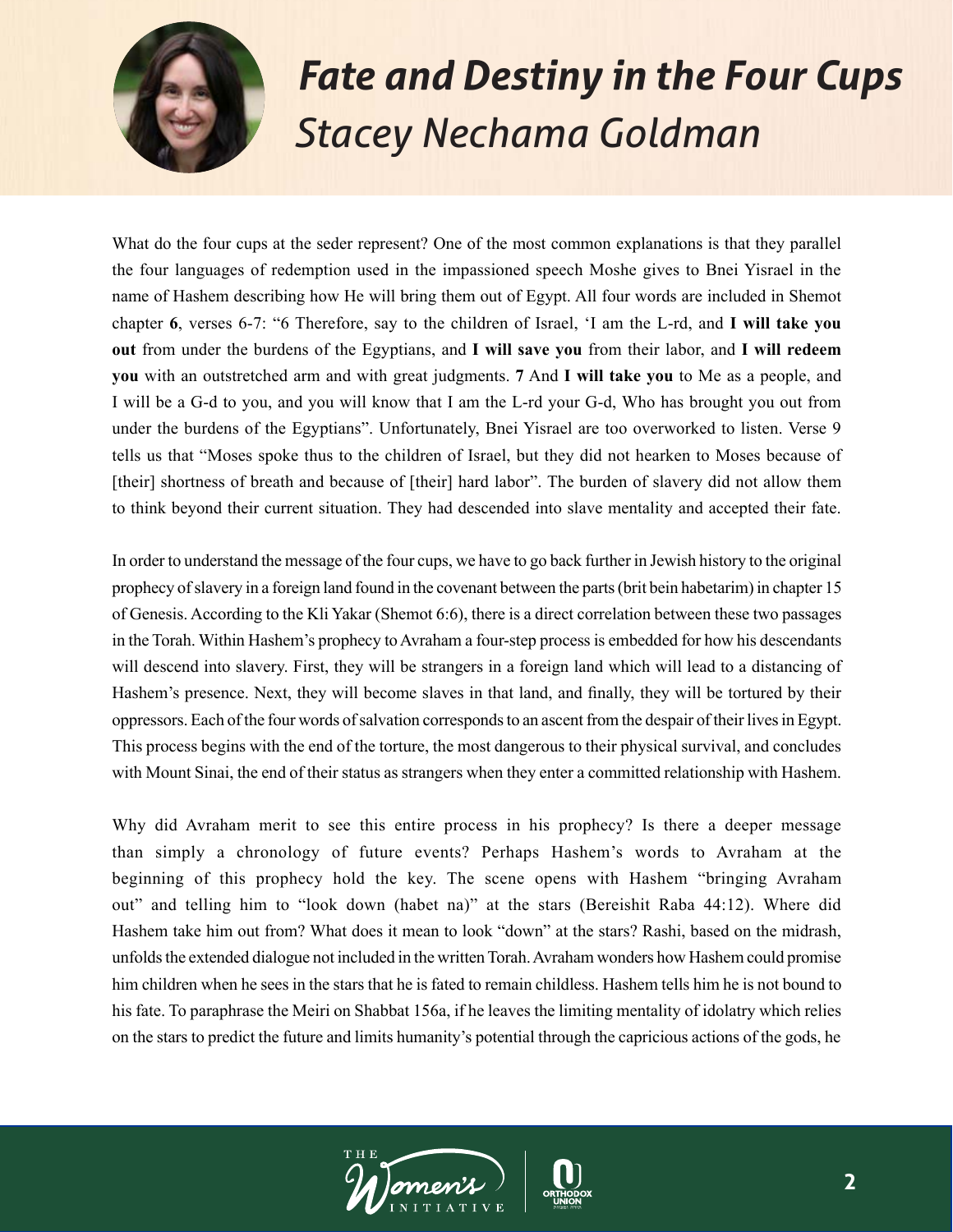can enter a world that is not bound by natural law. When one accepts and recognizes that a just and merciful G-d is in control, he can rise above his fate and realize his destiny. Anything is possible, with Hashem's help.

This is the gift Avraham gave to the world: the ability to see beyond the circumstances of one's birth; the desire to make the world a better place; the trust and faith that there exists a G-d who created the world and actively cares about its inhabitants; if only they would recognize Him and choose to live moral and ethical lives. It is this gift that allows us to dream of travelling to Mars and curing cancer. In a world of fate, humanity is bound by the limitations of nature. If someone gets sick, it is their punishment, there is nothing that can be done – why bother to search for a cure? Why dream of something greater when a god can randomly decide to destroy all you have built? The Torah proclaims the opposite. We have the power to imagine and to try to create a world free of suffering, a world of true freedom. The Torah presents us with the blueprint to this noble way of life.

Every year we are commanded to imagine that we have achieved freedom from slavery. The immersive experience of the seder takes us on this journey from slave mentality to true freedom. What thoughts are we enslaved to that currently hold us back from achieving our potential and making the world a better place? How can we liberate ourselves from that constrictive space into a world of true freedom?

After finishing all four cups of wine, have we internalized the message of redemption as Hakadosh Baruch Hu intended through the experiential learning of the seder? Or do we suffer the same myopic world view as when we were slaves in Egypt? May we all emerge from our seder this year as truly free people, only beholden to Hashem and His Torah, to allow us to fulfill our destiny.

*Mrs. Stacey Nechama Goldman teaches Tanach at Kohelet Yeshiva High School in Philadelphia. She also teaches adult education classes throughout the greater Philadelphia area including Aish Chaim, Lower Merion Synagogue, and Hillel at the University of Pennsylvania. She is a graduate of Barnard College and the U.S. Yoetzet Halacha Program of Nishmat's Miriam Glaubach Center and currently serves as Yoetzet Halacha for the Philadelphia community and for Young Israel/Aish in Las Vegas. At the OU Women's Initiative, Stacey Nechama has presented shiurim as part of the Rosh Chodesh, Simchat Torah, Nach Shabbat, and Counting Toward Sinai programs. She taught Sefer Divrei HaYamim I to over 5,000 women worldwide as part of the Torat Imecha Nach Yomi program. Stacey Nechama has published reflective essays and articles on chabad.org, audio classes on YUTorah.org. She also posts original Torah content on Instagram @staceyfruengoldman.*



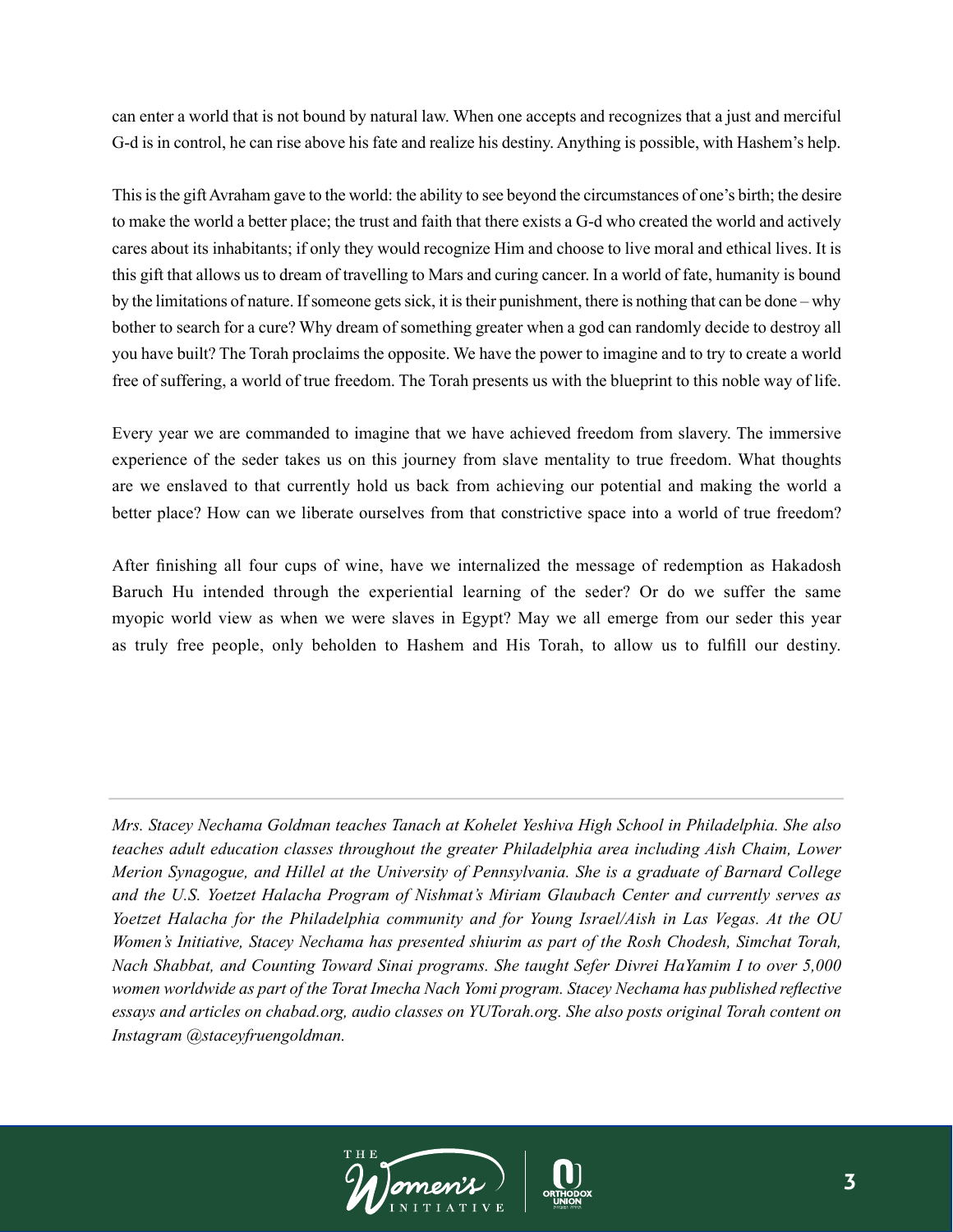

## **סיפור יציאת מצרים Making the Story Our Own** *Dr. Danielle Bloom*

Pesach descends upon us in earnest as we sweep away the crumbs of the *hamentashen*. We spend a month *kashering* kitchens, preparing food, buying new clothes and cleaning the car. Matzah can be found across the country, and the world, in Jewish stores and national chains. What makes this the mitzvah that transcends religious groups and social divisions? What is this Yom Tov really all about?

Pesach is the yom tov that commemorates מצרים יציאת with its apex on Seder night. The mitzvah of sippur yetziat mitzrayim (telling the story of leaving Egypt) is fulfilled during magid. How can we use the structure of magid to bring the mitzvah of לבנך והגדת to life? And how is this mitzvah interwoven with the daily mitzvah of מצרים יציאת זכירת, remembering that we left Egypt?

Rabbi Jonathan Sacks OBM points out that the Torah, the oldest recorded written history, never uses the word history, but instead uses the word זכירה, the mandate to remember. He would discuss the difference between history and memory. "History is someone else's story. It's about events that occurred long ago to someone else. Memory is my story. It's about where I come from and of what narrative I am a part. History answers the question, "What happened?" Memory answers the question, "Who, then, am I?" It is about identity and the connection between the generations. In the case of collective memory, all depends on how we tell the story." On seder night, we bring this collective memory to life through the additional mitzvah of מצרים יציאת סיפור, the obligation to tell our children the story of our nation leaving Egypt. (https://www. rabbisacks.org/archive/do-remember-the-past-but-do-not-be-held-captive-by-it/)

What is the difference between transmitting information and telling a story? Why do we love to read or hear a good story? Stories engage our emotions and transport us to another place. A good story puts you in the perspective of another. It takes you outside of yourself and lets you see the world with new eyes. It is by G-d's design that our foundational religious tradition takes the form of storytelling.

If I told you that you were obligated to tell the story of leaving Egypt, where would you find your source material? Most of us would turn to Shemot and read through the first 12 chapters. Ironically, when we look at the haggadah, we notice that we never do that! We do not tell the Exodus story from the text where it occurs. In actuality, we continuously refer to other retellings of the story. We refer to the narration of Yehoshua and Yechezkel centuries later. In fact, the foundation of *maggid* is four *pesukim* beginning with אבי אובד ארמי from Devarim 26, which are not the story as it happened, rather they are the verses that the farmer recites when he presents his *bikkurim* to the *Kohen*. Why do we do this?

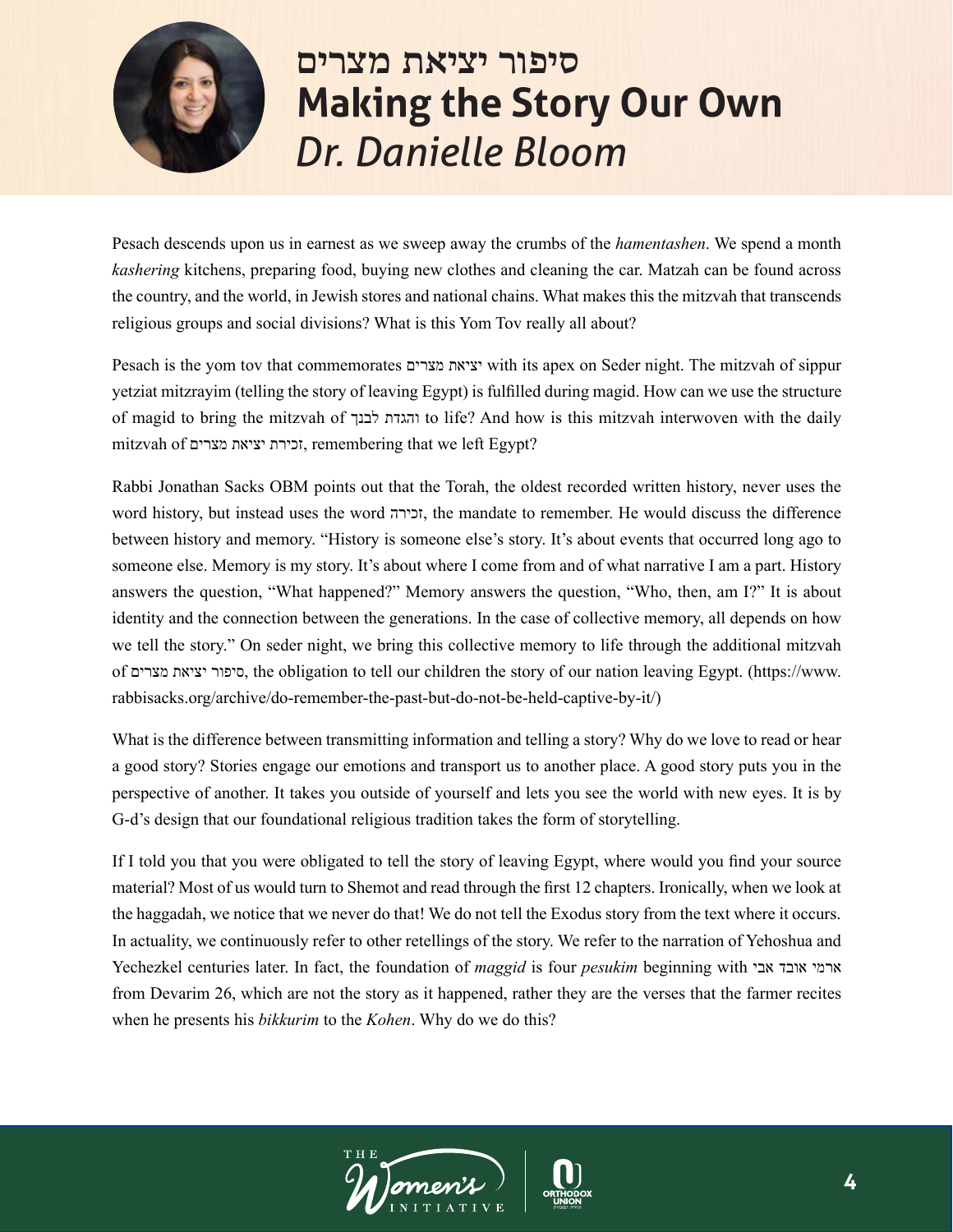To understand why the haggadah takes this form, let's explore the concept of temporal distancing. This is the ability to put your current situation at a distance from yourself. This way of seeing the world can relieve stress and provide perspective and meaning. In the book Chatter by Ethan Kross, the author tells of a young girl from a slave background, a struggling Harvard student, who was the first in her family to attend college. Only after immersing herself in her family history did she develop the strength to succeed. Why? "This historical perspective gave her a bird's eye view of how far she had come, even making her think her ancestors would be proud of her. At the same time, learning about the suffering that her forebears had endured also helped her put her trials and tribulations in perspective.(p. 62)" Only once she was able to see herself as part of a larger story, as a link in the chain of history, was she able to maximize her opportunities.

Temporal distancing can be a route to understanding the structure of the haggadah. The farmer living in the land, enjoying his produce, needs to reflect on his success and see it in the context of *brit bein habetarim*, the *Covenant between the Parts* (Bereishit 15). He needs to verbalize and internalize the message that he is a part of a larger story, the fulfillment of an ancient Divine promise. We, on seder night, using the words that the Torah dictates for the farmer, are seeing ourselves in the same way. We are part of the ongoing, unfolding narrative of Jewish history. This helps us to place our lives in a greater context, connects us to our ancestors and gives us the fortitude to endure.

Erica Brown writes in her book, Seder Talk, "With shelves of so many Haggadot, it is not hard to ask why another is necessary. My conclusion: it is not. Appropriately, I asked myself, אנוכי מי" Mi anokhi?"- Who am I to write my own commentary to this enduring and majestic work? …We write and transmit our Passover truths not to be original but because it is how we satisfy the demand to relive the Exodus story in each generation through ourselves. We should all write our own commentary as a fulfillment of the commandment to make this story truly our own." On this night, we transform our national experience into each of our personal stories.

The fulfilment of our obligation on Seder night is not only found in the telling of an event that occurred long ago but in ensuring that this story is retold. Therefore, the psukim that we use in the haggadah to fulfill the mitzvah of sippur yetziat mitzrayim are themselves a retelling of the original story. That is the mitzvah; to make sure that the story keeps being retold. The platform of seder night is the springboard for everyone seated around your table to create the portrait that informs the story they will one day tell to their children. Our mandate on this night is to remind ourselves and our children that we are an integral part of something far greater than ourselves. We are conveying the message that what forms our identity and our mission is found in the personal space where yetziat Mitzrayim is woven into the narrative of our lives.

*Dr. Danielle Bloom has been teaching Torah and psychology for over twenty years. She serves as the Tanach Department Chair at Naaleh High School for Girls in Fair Lawn, NJ. Her passion is applying the ancient Torah text to our lives today. A graduate of Stern College for Women, with a master's degree from Touro College, Danielle completed her doctorate in Jewish education and administration at the Azrieli Graduate School of Jewish Education and Administration at Yeshiva University.*

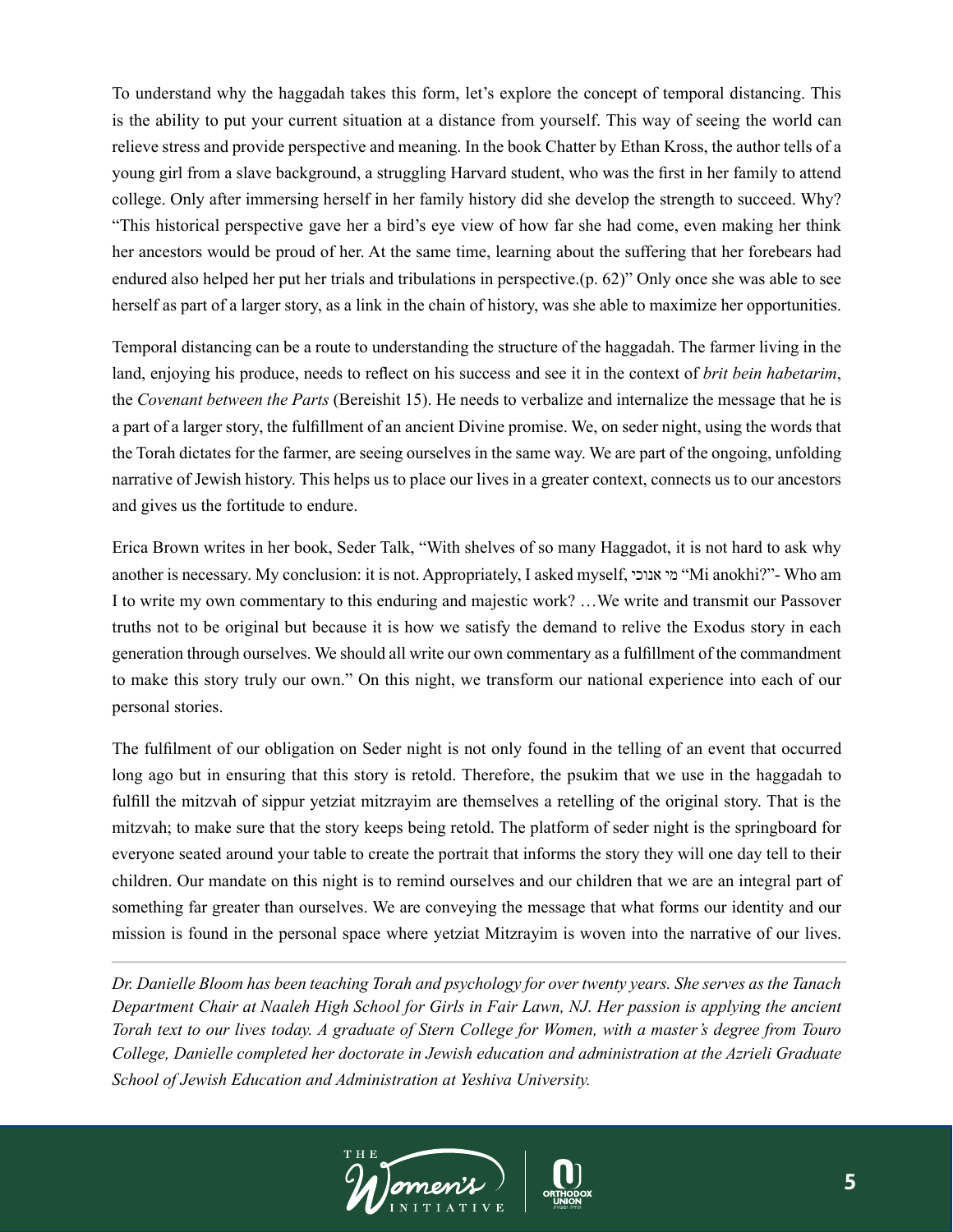

# *The Response to the Ben Harasha Ora Lee Kanner*

The Torah in Sefer Shemot describes a son who our Rabbis later name the *ben harasha*, who addresses his parents with a quasi- statement, quasi-question:

וְהָיָ<del>ּ</del>ׂה כְּי־יֹאמְרִוּ אֲלֵיכֶם בְּנֵיכֶם מֶה הָעֲבֹדֶה הַזָּאת לַבֵם:

"And it will come to pass if your children say to you, 'What is this service to you?'" (Shemot 12:26)

The Torah continues to instruct the parents to respond to this son by explaining that:

ַ וַאֲמַרְ תֶּ֫ם זֶבַח־פֶּסַח הוּא לַה׳ אֲשֶׁר כְּסַׁח עַל־בָּתֶי בְנֵי־יִשְׂרָאֵל בְּמִצְרֹיִם בְּנָגְפִּוֹ אֶת־מִצְרָיִם וְאֶת־בָּתַּינוּ הִצִיל וַיִּקִד הַעַם וַיִּשְׁתַּחֵוּ

This is the Passover sacrifice that we offer to G-d because He passed over the houses of the Jewish people in Mitzraim when He struck the Egyptians and He spared our homes, and the people bowed in thanksgiving (Shemot 12:27).

How strange that this is not the response provided by the Haggadah to this son. Rather than merely quoting the answer of the Chumash, the Baal Haggadah instructs us to tell this son,

״לכם ולא לו. ולפי שהוציא את עצמו מן הכלל כפר בעיקר. ואף אתה הקהה את שניו ואמר לו בעבור זה עשה ה לי בצאתי ממצרים. לי ולא לו, אילו היה שם לא היה נגאל.״

"To you and not to him! Since he has excluded himself from the community, he has denied that which is essential to our faith. Therefore, you should blunt his teeth and say to him, 'It is because of this that Hashem acted for me when I came out of Mitzraim." For me and not for him. Had he been there, he would not have been redeemed."

Why? What led the Baal Haggadah to disregard the response of the Chumash, and then scold this son with his own harsh words of reprimand? The dilemma becomes more confounding when we consider that in fact the pesukim provided as the response to the *ben harasha* are the exact words that Rabban Gamliel uses at the culmination of *Maggid* to explain the mitzvah of *korban pesach*!

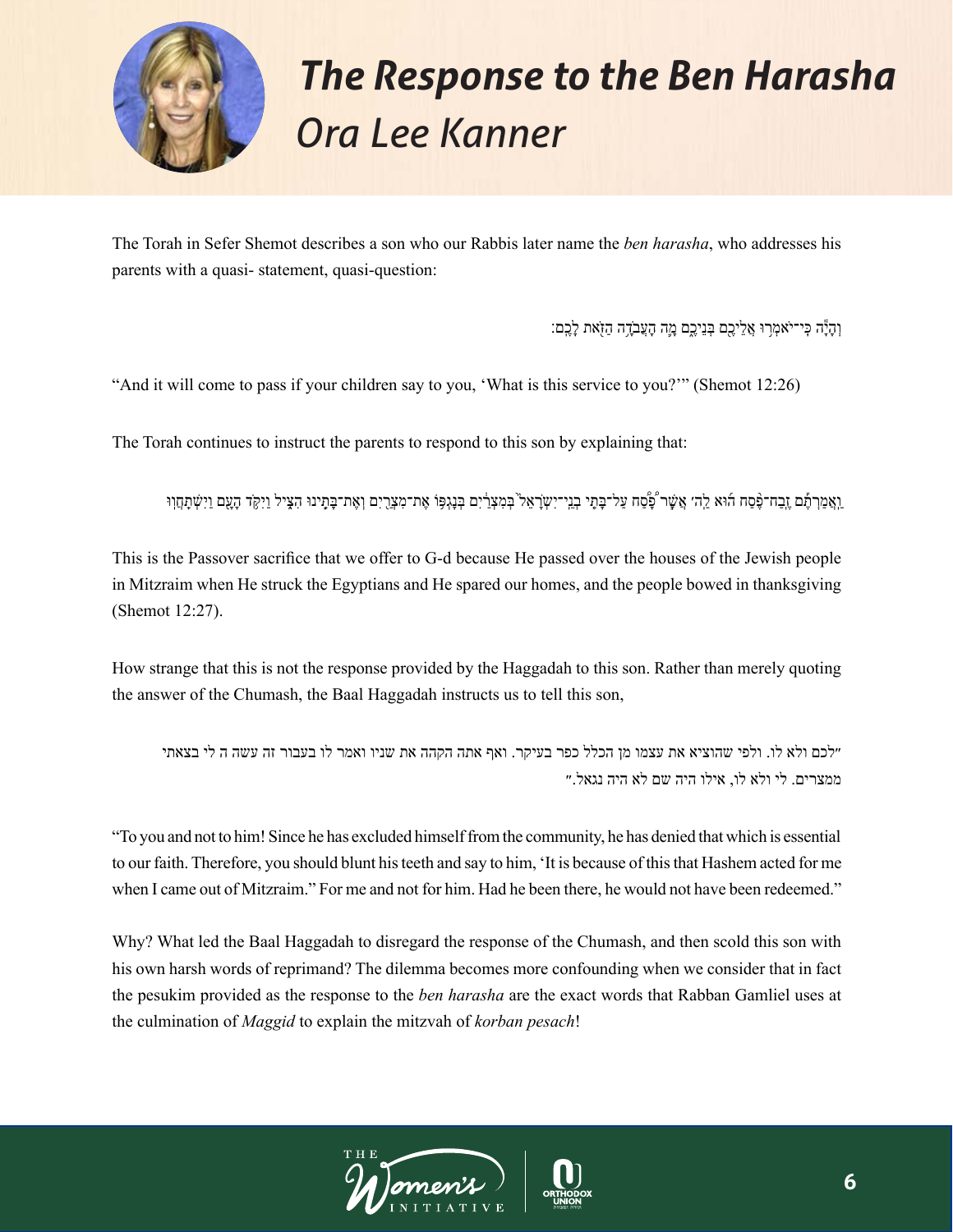Why does the Baal Haggadah omit these pesukim in the response to the *ben harasha*, where the Torah specifically instructs its teaching, and utilize it later as critical according to Rabban Gamliel to fulfill the mitzvah of *korban pesach*? Furthermore, why is the fulfillment of the mitzvah of korban pesach derived from the pasuk that is the response to the *ben harasha*?

I'd like to suggest that whereas an initial answer to the *rasha* is provided at the beginning of *Maggid*, it is only at the culmination of *Maggid* that the full answer to the *rasha* is presented. Perhaps the initial response to this son composed by the *Baal Haggadah* at the beginning of *Maggid* is שיניו את הקהה - blunt his bite, soften the sharpness of his assertion, dull the teeth of his challenge- by explaining to him that though his statement sounds like heresy, it is merely the result of gross ignorance. The father is in essence directed to say, "My dear son, your perspective is myopic; your statement reflects a gross misunderstanding of the עיקר, the fundamental purpose of this night. Listen as I recount our history with all its colorful and painful details and then you will understand how critical tonight is to our past and our future. But know that you are not a *rasha*, for had you been a *rasha* you would not have been redeemed. You would have died in *makat choshech* along with the other 80% of the Jewish people who were *reshaim*."

After sitting through an interactive, experiential, educational course at the Seder, the Haggadah turns to the *rasha* and says, "Now, let me give you the answer the Torah wants you to know."

#### And what is the message to the rasha?

The *korban pesach* is a *korban toda*, our expression of thanksgiving to G-d. Not because He emancipated us from slavery, not even because the eldest son of the Jews was spared during this night of terror and plague. The miracle celebrated that night was the redemption and reformation of the *bayit* - וישתחוו העם ויקוד הציל בתינו את- the fact that each family was intact, secure, together, united in hope, in faith, and belief in their imminent redemption. It is, after all, the Jewish home that is at the very core of the Pesach story for it is the very secret of the continuity of the Jewish people.

This, then, is the answer to the *ben harasha*. "My dear son, now that you have heard the detailed story of our enslavement, the tragic deconstruction of our home and its miraculous reconstruction, the *korban pesach*  is not merely a commemoration of the past, it is a celebration of what gives us our identity and ensures our survival, the cohesion of the family of our *bayit*." Now, asserts Rabban Gamliel, when even the *ben*, who sounded like a *rasha* earlier, understands the significance of this evening, has one fulfilled the purpose and essential point of Pesach.

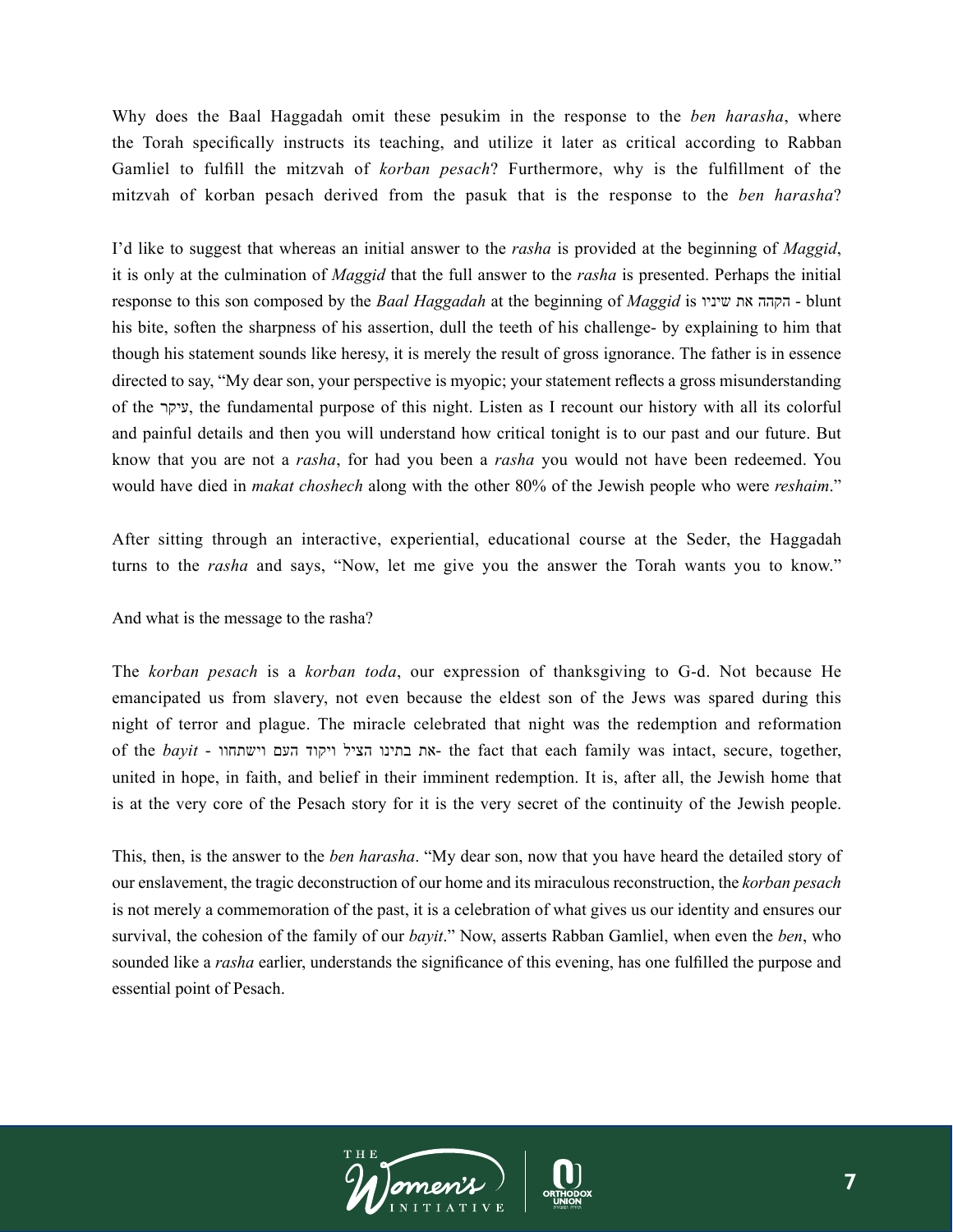*Mrs. Ora Lee Kanner holds a BA from Stern College and an MA in Educational Leadership. She is currently the principal of the Katz Yeshiva High School in Boca Raton Florida where she has been an administrator, teaching and mentoring students for over 20 years. She is a native of Florida, the daughter of Rabbi Alexander Gross and Mrs. Shirley Gross-Pelcowitz, the founders of the RASG Hebrew Academy, and legends in Jewish Education.* 

*In addition to her teaching Chumash and Judaic studies, she teaches adult classes throughout South Florida, and has lectured extensively nationally and internationally. She has been a scholar in residence, in LA, Atlanta, New York, New Jersey, Toronto, South Africa and Israel. Ora Lee lives in North Miami Beach with her husband Dr. Michael Kanner. Together they delight in their children and grandchildren.* 

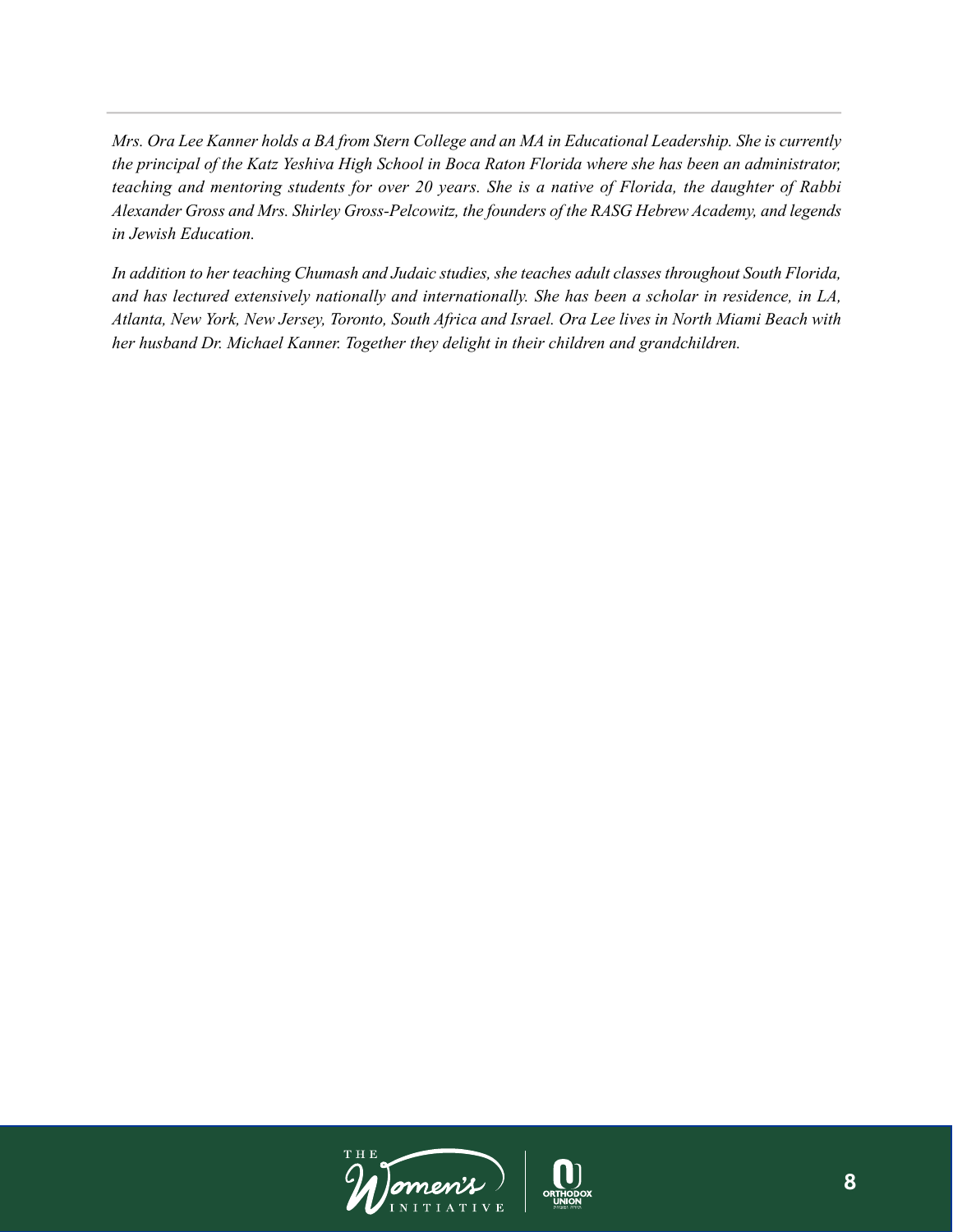

## *Batya* Pamela Rivkah Simonsson

Desperate times in Egypt, and a devoted mother places her precious baby into a basket and leaves his fate in Hashem's hands as she positions him in the bulrushes by the River Nile. Baby Moshe, the conduit for future redemption from servitude in Egypt, implicit potential as of yet unrealized, lies suspended under the watchful eye of his sister Miriam.

Descending to bathe in the waters of the Nile, is a princess, daughter of the tyrant who will relentlessly inflict back-breaking labor and intense suffering upon the Jewish People and who has decreed that newborn boys should be killed. This princess is the daughter of Paroh.

Approaching the Nile, she catches a glimpse of the basket, reaches out and ushers it towards her. Opening the basket, she finds a weeping child and declares that this is one of the children of the Hebrews (Shemot 2). Driven by compassion, the daughter of Paroh chooses to care for Moshe despite her father's hateful directives to his people and she raises Moshe in the palace as if he were her own son.

The daughter of Paroh sees light amidst the darkness. Under her father's evil regime, the darkness of exile in Egypt, she perceives truth, spirituality. For the daughter of Paroh was descending to the Nile at that time to cleanse herself of her father's idols, to convert to the service of the One True G-d (Talmud Sotah 12b with Rashi). On arrival, she saved a child on her father's hit-list, she turned her back on oppression, and took a risky path in pursuit of truth.

Darkness is associated with confusion, confinement, despair. And light is metaphorically used to depict revelation, clarity, freedom, relief. The allegorical interpretation of dark as concealment and light as revelation is woven throughout Tanach. From the very moments of the conception of the world it is apparent that the *movement* from dark to light, physical phenomena, is the movement from restriction and masked truth, darkness, to spiritual freedom, to perception of that which was always present but somewhat hidden heretofore, light.

We find this threaded through the first few pesukim of the Torah, in Bereishit 1:1-3:

"In the beginning of G-d's creating the heavens and the earth. And the earth was bewilderment and void, and darkness upon the surface of the deep, and the spirit of G-d hovering upon the surface of the water. G-d said 'let there be light' and there was light".

Explains the Ohr Hachaim about these opening verses of the Torah - "ובהו תהו "- the portrayal of the earth as